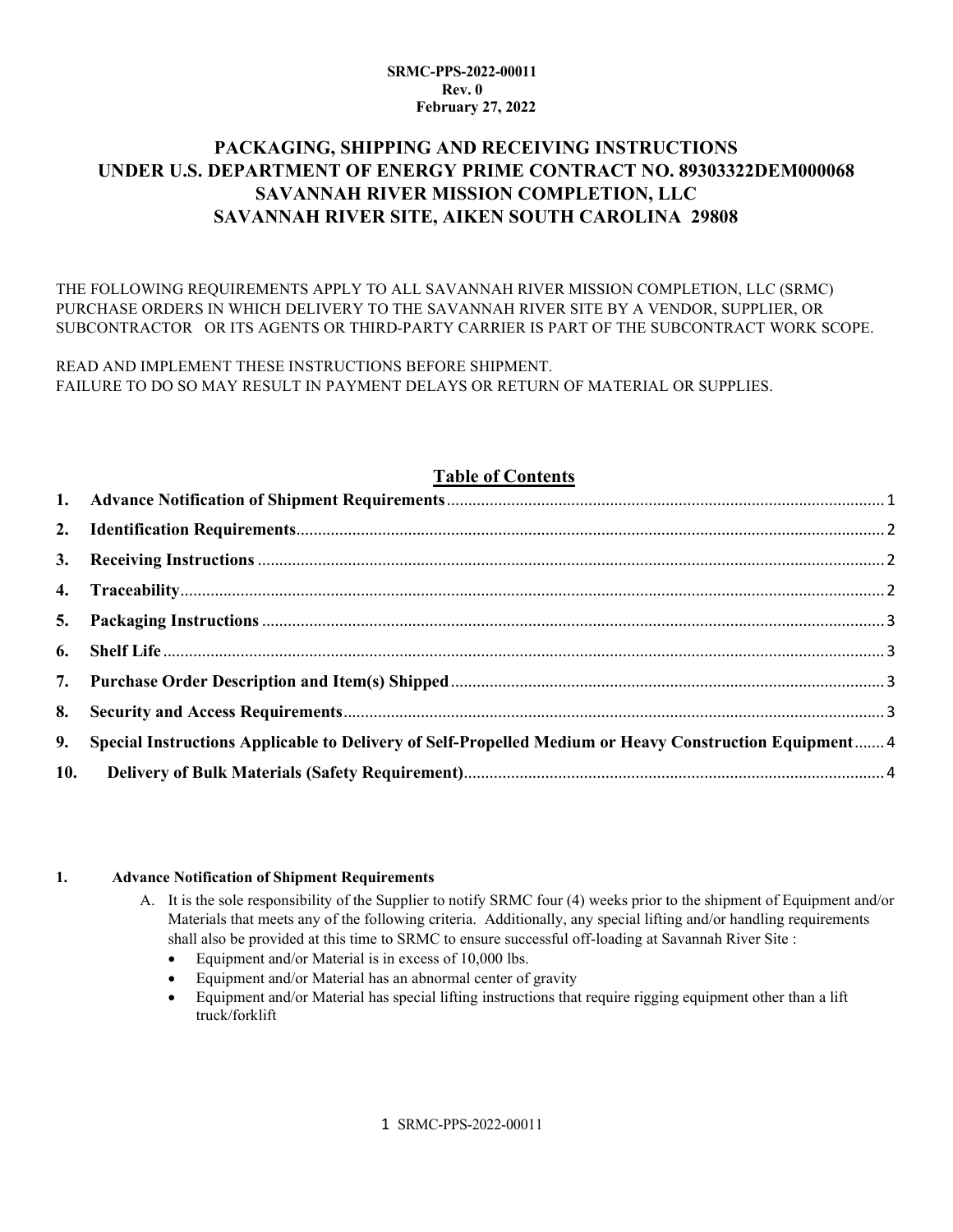- B. The Supplier is responsible for the adequacy of design and strength of any lifting lug or device which is part of, or attached to any object, and of any and all rigging and lifting apparatus failures or defects including the negligent use or negligent supervision of use by Supplier of rigging or lifting apparatus supplied by SRMC. The Supplier is responsible for determining the weight of any object to be lifted by the Equipment and for all failures and claims arising out of or related thereto. The Supplier warrants that the weights given to SRMC and/or operating personnel supplied by SRMC will be true and accurate and agrees to accept all responsibility and liability for any actions and operations performed by SRMC and operating personnel for the weights given. Supplier is solely responsible for providing recommended method of rigging for the load.
- C. Supplier shall ensure this requirement is flowed down to third-party carriers.
- D. SRMC reserves the right to refuse any delivery of Equipment and/or Material that does not meet the requirements listed herein. Failure of the Supplier to comply with the conditions listed in this Article may result in the Supplier acceptance of responsibility, liability, cost and or associated damages.

# <span id="page-1-0"></span>**2. Identification Requirements**

- A. Seller must clearly show the Purchase Order/Subcontract number and Item number(s) on the outside of every box or container.
- B. A packing list identifying each item in the box must be accessible on the outside of packages.
- C. Packing lists must describe quantities and material exactly as they are described on the Purchase Order/Subcontract (i.e. do not describe the material using a part number or other descriptor when the Purchase Order/Subcontract describes the material by description.) The part number on the packing list must match the part number of the Purchase Order/Subcontract and the material in the box. Also, list the same number of units on the packing slip as are listed on the Purchase Order/Subcontract.
- D. Packing lists must include Purchase Order/Subcontract number and item number(s).
- E. Seller must not over ship. Overages will be returned at Seller's expense.
- F. Packing lists must not include multiple Purchase Order numbers for material shipped.
- G. Seller must package and group together materials with the same Purchase Order/Subcontract number.

# <span id="page-1-1"></span>**3. Receiving Instructions**

- H. Normal receiving hours are Monday through Thursday 9AM-3PM Eastern time.
	- Trucks arriving after 3PM will be turned away unless prior arrangements have been made.
- I. Safety and production related materials may require receipt inspection as specified in the Purchase Order/Subcontract.
- J. Documentation submittals as specified in the Purchase Order/Subcontract must be included with the respective material shipment.
- K. Failure to pass receipt inspection may result in material being returned to Seller.
- L. Unless stated differently in the Purchase Order/Subcontract, the SRMC Receiving address is: U.S. Department of Energy (DOE)

c/o Savannah River Mission Completion, LLC Building 731-1N Attn: Purchase Order/Subcontract No Aiken, South Carolina 29808

# <span id="page-1-2"></span>**4. Traceability**

Certain items may require certifications necessary to satisfy traceability requirements as stated in the Purchase Order. Failure to supply the required certifications may result in material being returned to the Seller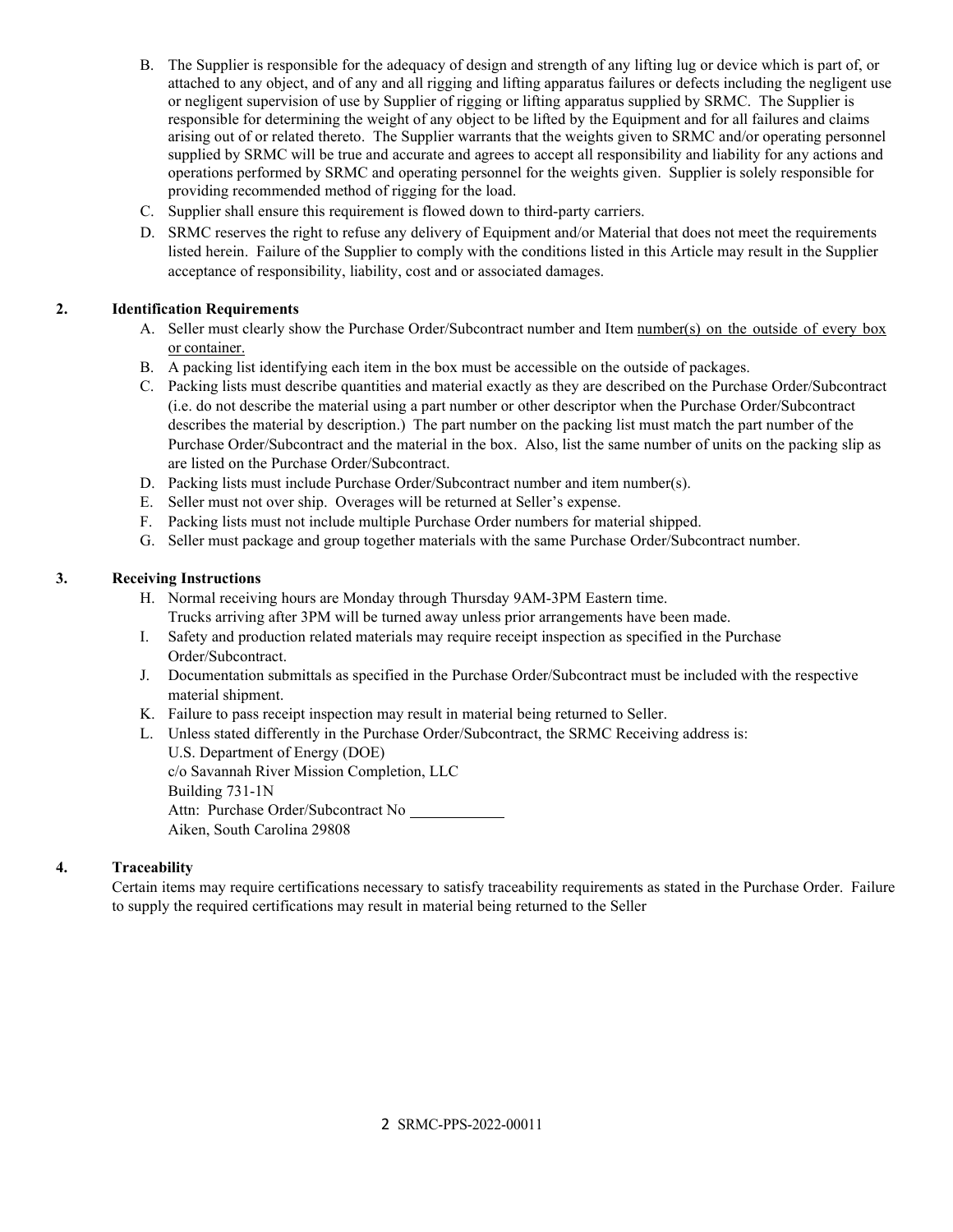### <span id="page-2-0"></span>**5. Packaging Instructions**

(The following instructions apply in addition to any other special packing instructions included in the Purchase Order).

- A. Items should be packaged in sturdy containers to prevent damage during shipment and to withstand multiple handling.
- B. Seller shall limit the amount of packaging materials needed for reasonable protection of items during shipment. Seller shall utilize environmentally favorable 9i.e. biodegradable, recyclable etc.) materials whenever practical.
- C. Items which can be palletized should be shipped on sturdy 4' x 4' wooden pallets. Pallets must include at least three wooden 2" x 4" support runners. Material must not be stacked over 48" high.

### <span id="page-2-1"></span>**6. Shelf Life**

If shelf life is a performance criterion for any specific item, the Seller must provide documentation of compliance with the shelf life requirements in the Purchase Order.

### <span id="page-2-2"></span>**7. Purchase Order Description and Item(s) Shipped**

Seller is cautioned that the item(s) shipped must conform exactly to the description contained in the Purchase Order. Seller will be responsible to correct any discrepancy between the item description as identified on the Purchase Order and the actual item shipped, to include the shipment of items with revised part numbers or items shipped as substitutes.

### <span id="page-2-3"></span>**8. Security and Access Requirements**

- A. All delivery personnel must be United States Citizens to gain access to the Savannah River Site. Delays and/or costs associated with the use of non-US Citizen drivers will be borne by the Seller.
- B. All delivery vehicles shall access SRS at the Aiken Barricade located on South Carolina State Highway 19, located approximately one mile south of South Carolina Highway 278, or the Jackson Barricade located on South Carolina Highway 125. Sellers are cautioned that delivery vehicles must be at the Aiken or Jackson Barricade for site access during the hours stated in Article 7C unless prior arrangements have been made. Allowance must be made for badging of unbadged drivers as set forth in paragraph D.
- C. Vendors are prohibited from entering the site's New Ellenton Barricade from 4:30AM 7:00AM and the Jackson Barricade from 4:30AM – 8:00AM t allow employee entrance to SRS.
- D. Unbadged delivery personnel shall report to the SRS badging office located in Building 703-46A at SRS Road 1, approximately two miles east of SC Highway 125 in Jackson, SC to obtain temporary (visitor) badge. (Reference General Provisions/Terms and Conditions article entitled "Badging Requirements"). What follows are the events and point of entry (POE) process that apply for access onto SRS property.
	- Bill of Lading (include Purchase Order/Subcontract number) shall be validated by SRS Representative at the Badging Office.
	- SRS Representative provides "Visitor/Vendor Safety Briefing".
	- SRS issues temporary (maroon) badge.
	- After obtaining temporary badge, driver can proceed to the Aiken or Jackson Barricade for site access.
	- Site Security Services Contractor perimeter guard performs security inspection. Delivery personnel must have in their possession a valid driver's license, proof of vehicle insurance and proof of vehicle registration. Drivers also must have access to all compartments of the delivery vehicle and allow security personnel to search the vehicle.
	- Site Security Services Contractor calls for Area Escort (SRMC Assigned Competent Person 'ACP') or provides escort to the delivery location.
	- ACP briefs driver on any applicable focused observation checklist(s) and obtains signature.
	- After delivery is completed, ACP will escort Seller back to Aiken or Jackson Barricade.
- E. Photo badged delivery personnel what follows are the events that will occur if delivery personnel have a current SRS photo badge.
	- Delivery vehicles can go directly to the Aiken or Jackson Barricade for site access.
	- Delivery personnel must have in their position a valid driver's license, proof of vehicle insurance and proof of vehicle registration. Drivers also must have access to all compartments of the delivery vehicle and allow security personnel to search the vehicle. After clearance by Site Security Services, driver can proceed directly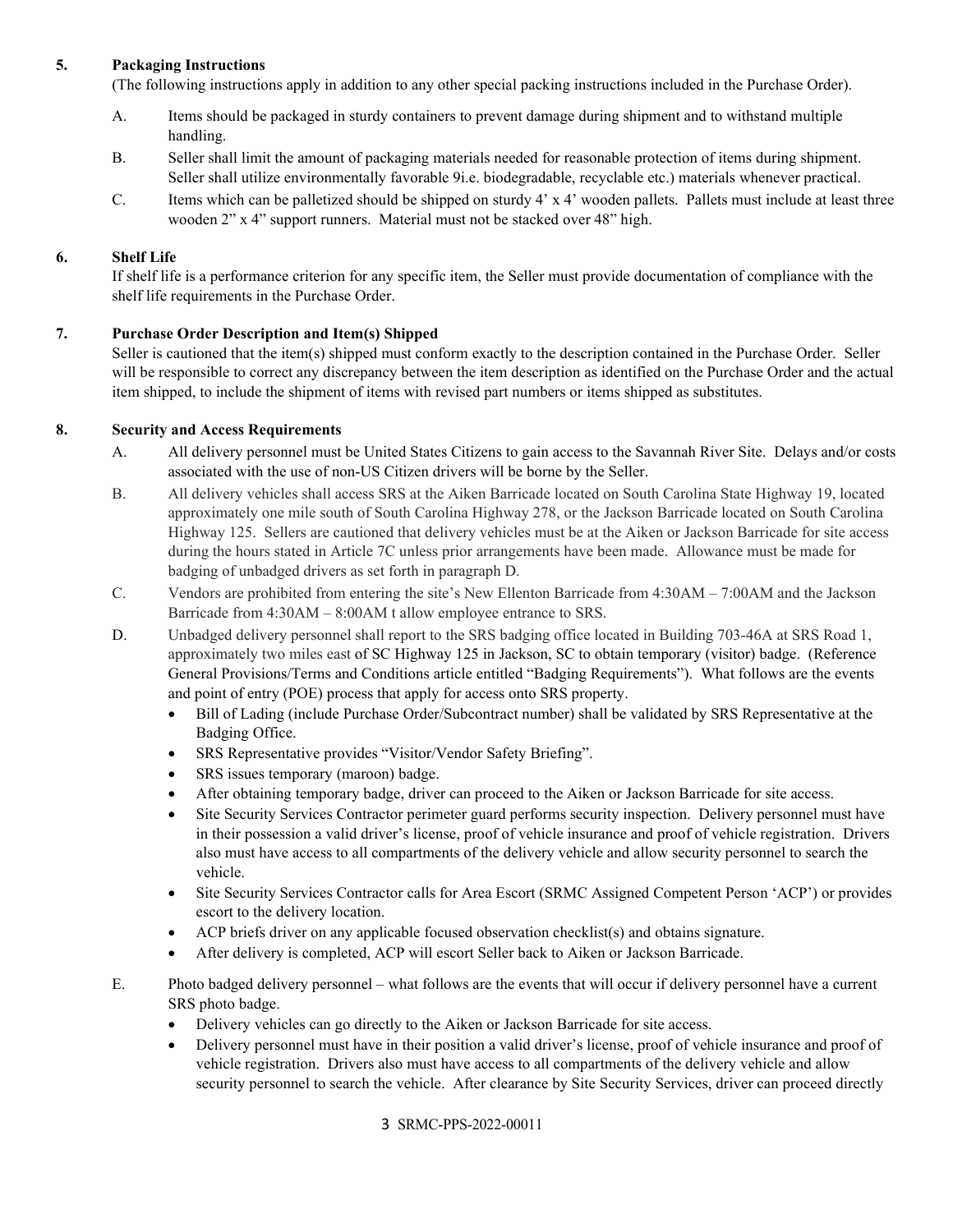to the delivery location. If escort is required, Site Security Services calls for SRMC Area Escort or ACP or provides escort to the delivery location.

### <span id="page-3-0"></span>**9. Special Instructions Applicable to Delivery of Self-Propelled Medium or Heavy Construction Equipment**

Prior to performing any activity involving the loading, unloading and transporting of self-propelled medium or heavy construction equipment on SRS property, Seller shall read and complete the "Self-Propelled Equipment Loading, Unloading and Transport Safety Review checklist" and provide a copy of the completed checklist to the SRMC buyer and Subcontract Technical Representative (STR) upon delivery of the equipment to SRS. A copy of the checklist can be found on the SRS Internet Home Page at the following Internet Address: [http://www.srsimcc.com/](http://www.srremediation.com/) under Procurement, or a copy can be provided by the buyer on request.

### <span id="page-3-1"></span>**10. Delivery of Bulk Materials (Safety Requirement)**

A. Sellers making material deliveries using their own vehicles/trucks to areas on site other than building 731-1N, that involve the performance of Manual work by the Seller's delivery personnel, Seller shall submit to the SRMC Buyer their latest revision of the Seller's Worker Protection Plan (WPP) that states applicability to the current subcontract and a Certificate of Insurance which also includes an Endorsement Page naming SRMC and DOE as additional insureds. At a minimum, the seller shall address in their WPP or on their letterhead the following safety elements listed below. The safety documents submitted by the Seller shall be reviewed and accepted by SRMC's health and Safety programs before deliveries can be made to SRS. In addition, the Certificate of Insurance and the Endorsement page shall be on file before deliveries can be made to SRS.

### B. Safety Elements

- Fall protection, prevention and precautions while climbing and working from a ladder or on elevated surfaces.
- Proper lifting techniques that address how to lift safely to avoid injuries.
- Heat stress training that addresses signs/symptoms and prevention.
- Incident/injury protocol that addresses accident reporting to the SRMC STR, preserving the scene, followup, and medical treatment, when appropriate, and participating in the investigation when requested.
- Authority for driver/employees to call a "Time Out Stop Work" when unsafe conditions are observed and/or employee actions are likely to cause injury to themselves, other personnel or cause damage to SRS property.
- Hazard Communications Program to include Material Safety Data Sheets (MSDS) on each chemical, methods and training used to inform employees of the hazards and the precautionary methods.
- Motor vehicle/related equipment (e.g., forklift) safety to include vehicle maintenance, before use inspections, safe operation and the use of safety devices such as mirrors, flagman and signals.
- Focused Observation Safety Checklists: Identify, complete, sign and submit Focus Observation Checklist(s) applicable to the task/work that will be performed during the unloading operations. Focused Observation Checklist are available for review by downloading from the SRS Internet homepage at: srremediation.com under Procurement.
- Statement of Injuries/Incidents: Include a summary of all injuries/incidents involving similar delivery tasks over the last three years to include brief description and corrective action plan to prevent reoccurrence.
- Point of Contact: Include a name of a point of contact (POC) An individual that will be responsible for addressing injuries/incidents or safety issues that may arise.
- Acknowledgement that all drivers have been informed of the safety requirements, which must include expectations and controls to ensure compliance when working at SRS.
- Unloading procedures that address specific precautions and personal protective equipment to include eye, foot, head, hand, face and hearing protection.
- Fitness for Duty that addresses drivers' health, substance abuse, and abilities to perform assigned tasks free of impairments.